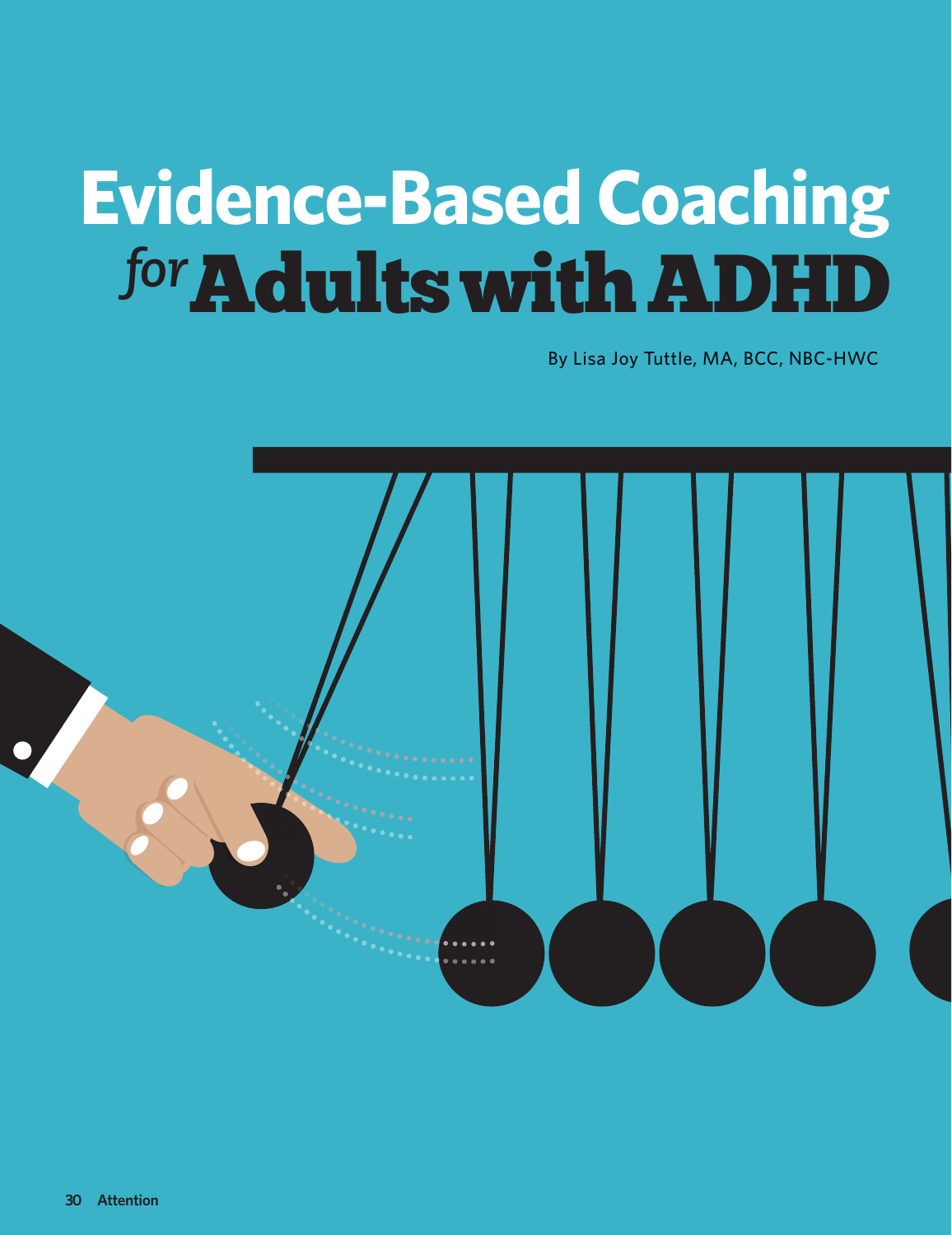**S** A PROFESSIONAL dedicated to helping adults with ADHD succeed in their lives, I am regularly on the alert for research-informed approaches that will benefit my clients. Curious to discover what a growing number of studies examining ADHD coaching might reveal, I joined colleagues Elizabeth Ahmann, Micah Saviet, and Sarah D. Wright in undertaking a descriptive review of the existing ADHD coaching outcomes literature.<sup>1</sup> Our hope was that doing so might positively impact our work with clients and expand the knowledge base of our field. Along with the published literature, there exists another important kind of evidence that practitioners know well: the keen experience we cultivate over many years of facilitating our clients' capacity to realize their meaningful aspirations.

Evidence-based coaching has been described as "the intelligent and conscientious use of best current knowledge integrated with practitioner expertise in making decisions about how to deliver coaching to individual clients… [providing] up-to-date information from relevant, valid research, theory, and practice."<sup>2</sup> Coaching draws upon existing knowledge from psychology, sport, organizational development, and other fields, and it encompasses a unique set of skills and perspectives.

Coaching is often a complement to our clients' treatment with prescribed ADHD medications and supportive psychotherapy such as ADHD-focused cognitive behavioral therapy (CBT). Because psychiatrists, therapists, and coaches have non-overlapping areas of expertise, this threepronged multimodal approach is gaining recognition and is recommended in recent professional consensus statements on the diagnosis and treatment of adult ADHD.<sup>3</sup>

## **Coaching: view, scope of practice, and ethical conduct**

Coaches hold the perspective that our clients are the expert in their own life and work, and that every client is "creative, resourceful, and whole"<sup>4</sup> and view our role, as catalyst in evoking clients' existing creativity, self-knowledge, and wisdom. Though the experience of ADHD indeed makes life more complicated, presenting many frustrations to be overcome, the people who have ADHD are nevertheless whole. Coaches convey to our clients the message, "our focus is not on what's *wrong* with you, but rather, what *works* for you!"

As with all professions, there are ethical standards and a universally accepted scope of practice, of which clients should be informed. "A coach should provide expert advice and teaching only in the areas in which he or she has nationally recognized credentials and follow evidence-

based guidelines."<sup>5</sup> A key ethical mandate is to refer clients to another support professional when this is warranted.<sup>6</sup> As mentioned above, many clients with ADHD benefit from engaging both a therapist and a coach. If, however, the coach is a trained mental health professional who also provides supportive psychotherapy, a clear distinction is to be made between the two modalities.

While as a coach it is outside my scope of practice to assess whether a client should take medication or what medication would be appropriate, for clients who have been prescribed medications, I encourage them to adhere to their doctor's recommendations and to self-monitor the medication's effects (on sleep, focus, appetite, etc.) as an important component of their self-care and to allow for fruitful conversations with their provider about a medication's relative effectiveness. Additionally, I support them in developing a routine for regularly refilling their prescriptions.

## **Coachability: assessing motivation and readiness**

Motivation is an important factor to assess in determining a potential client's suitability for coaching. Coaches frequently receive inquiries from the parents and partners of people with ADHD in the hopes that we will inspire their loved ones to accept our help. Like that old therapy joke about the lightbulb wanting to change, those of us in the helping professions have long realized that our services are maximally effective when the potential client pursues the engagement, no matter how valuable the service or skillful the provider. The optimal candidate for coaching will be motivated to make changes and have some confidence in their ability to improve.

To assess readiness for change, coaches may employ the evidence-based Transtheoretical Model, an integrated "Stages of Change" framework conceptualized by James Prochaska and Carlo DiClimente.<sup>7</sup> Its five stages are: precontemplation (not ready), contemplation (getting ready), preparation (ready), action, and maintenance (maintaining the new desired behavior). Wherever the client is in regard to their stage of change, our focus as coaches is to facilitate their readiness to progress to the next successive stage.

Since behavior change is rarely linear, it is crucial to normalize this dynamic. The words of psychologist-educator Dorothy Corkville Briggs eloquently describe the coaching process: "Growth is not steady, forward, upward progression. It is instead a switchback trail; three steps forward, two back, one around the bushes, and a few simply standing, before another forward leap." This healthy perspective paves the way for exploration and learning.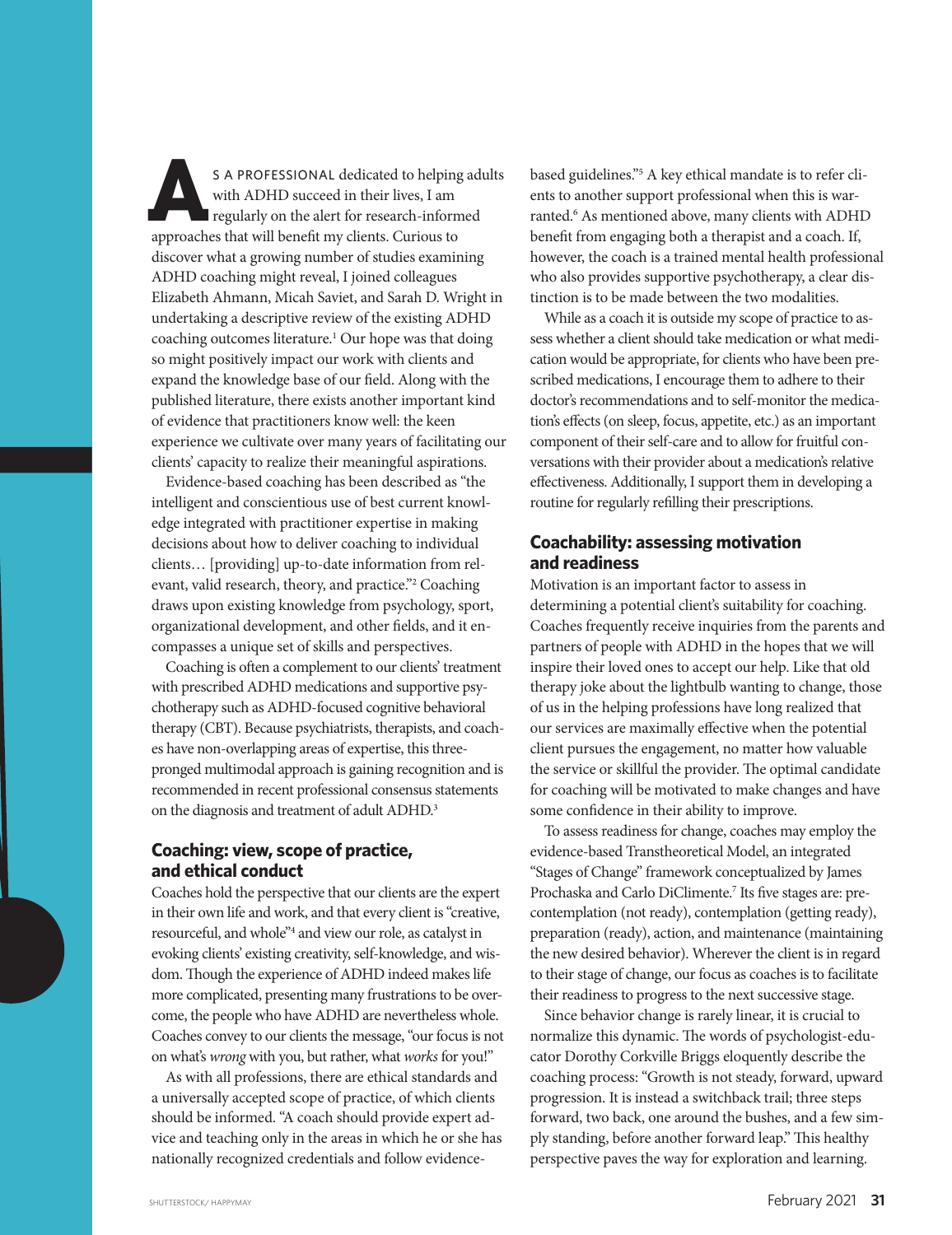# **The coaching partnership: co-creating a relationship of trust and rapport**

Research consistently finds that "the ability to create a good relationship, collaboratively set goals, demonstrate effective empathy, and instill hope" are the major factors that lead to successful outcomes.<sup>8</sup> Coaches provide an attentive, nonjudgmental sounding board and an incubator for our clients' insights and wisdom. We engage in Socratic questioning to evoke our clients' insights, and listen in three important ways: We listen to our client; we listen *with* our client for ideas and solutions generated through our conversation; and we listen *for* our client's meaningful desires, concerns, and significant new awareness. I particularly am alert for when my clients say things like, *"I wish…" "I love…" "I'm passionate about…" "If only…"* Expressions such as these reveal emotional energy and interest. The safety and intimacy of the coaching relationship serves as a container for experimentation and growth.

# **Psychoeducation: understanding your brain and the vocabulary of ADHD**

ADHD coaches provide accurate, up-todate information about the neurobiological, genetic, and environmental contributors in ADHD and its most common

comorbidities; we describe models of executive functioning in easy-to-understand terms; and clarify misconceptions and myths about ADHD that are promoted by critics and harbored among the general public. For clients who had previously attributed their difficulties to defects of character, such knowledge may liberate them from self-blame, and empower them to educate themselves and others in their lives about ADHD and embrace their strengths.

# **Individual and group coaching**

Individual coaching is all about the client's goals, agenda, pace for making changes. My client A.J. calls the essence of our coaching partnership the "we" aspect:

*It's that feeling of 'We' where you can get away from being trapped in your own head. It's nowhere the same as when the coach is with you… somebody who can be with you*  for a while and follow along. This synergy with you is *what has opened the way for so much of my growth.*

Group coaching typically follows a curriculum with specific topics and a set pace. It offers an additional benefit of learning and practicing skills as part of a supportive community of fellow travelers. A member of one of my recent coaching groups shared her experience:

*It's really helpful to spend time with other neurodiverse people from a range of ages and backgrounds, to hear the things we have in common, share what's working for us,*  what is still proving difficult, to validate each other and *identify viable solutions. This approach to ADHD has* made me feel like I finally have a guiding light in the tun*nel of ADHD. The emotional support that this group has given has also been so benefi cial. Hearing others express the same exact concerns and frustrations I have has been so emotionally healing as well.*

# **Five clustered skills for adults with ADHD**

A confounding issue for people with ADHD is that their challenges with motivation, organization, and working memory make it difficult to consistently apply the very strategies that could remedy these difficulties. For this reason, many of the skills ADHD coaches emphasize are geared to making actions more automatic and easier to start—and to *re-start* when interruptions and distractions strike, as they surely will. Concurrently, coaches help clients harness their own natural motivation and learn ways to manufacture motivation in order to meet the emotional and attentional requirements of the task at hand.

To pull far-away rewards in closer and make that ramp to getting started feel less steep, here are four evidencebased strategies, and how they have made a difference for some of my clients:

## *1. Small steps in behavioral terms*

To make tasks and actions more manageable, coaches apply strategies from self-regulation and implementation science<sup>8</sup> and ADHD-focused CBT,  $9,10,11$ to help clients practice breaking them into smaller "chunks" and then defining each sub-task in behaviorally actionable language. Then we zero in to identify the smallest first step. As cognitive behavior therapist Mary Solanto teaches, "If you're having trouble getting started, the first step is too big!" $11$ 

*Mike entered coaching hoping to overcome a pattern of chronic avoidance that was interfering with his marriage and his work. For several months in a row, Mike had avoided submitting his expense reports, rationalizing that his time would be better spent doing work. Over time, his not having been reimbursed to the tune of several thou*sand dollars led to fights with his partner about how his ADHD was hurting their financial security. Inviting a shift *in perspective about the task, I asked, "Imagine you had to teach someone else how to create and submit an expense report... what are the specific behavioral steps you would advise them to take... and the smallest first step?*